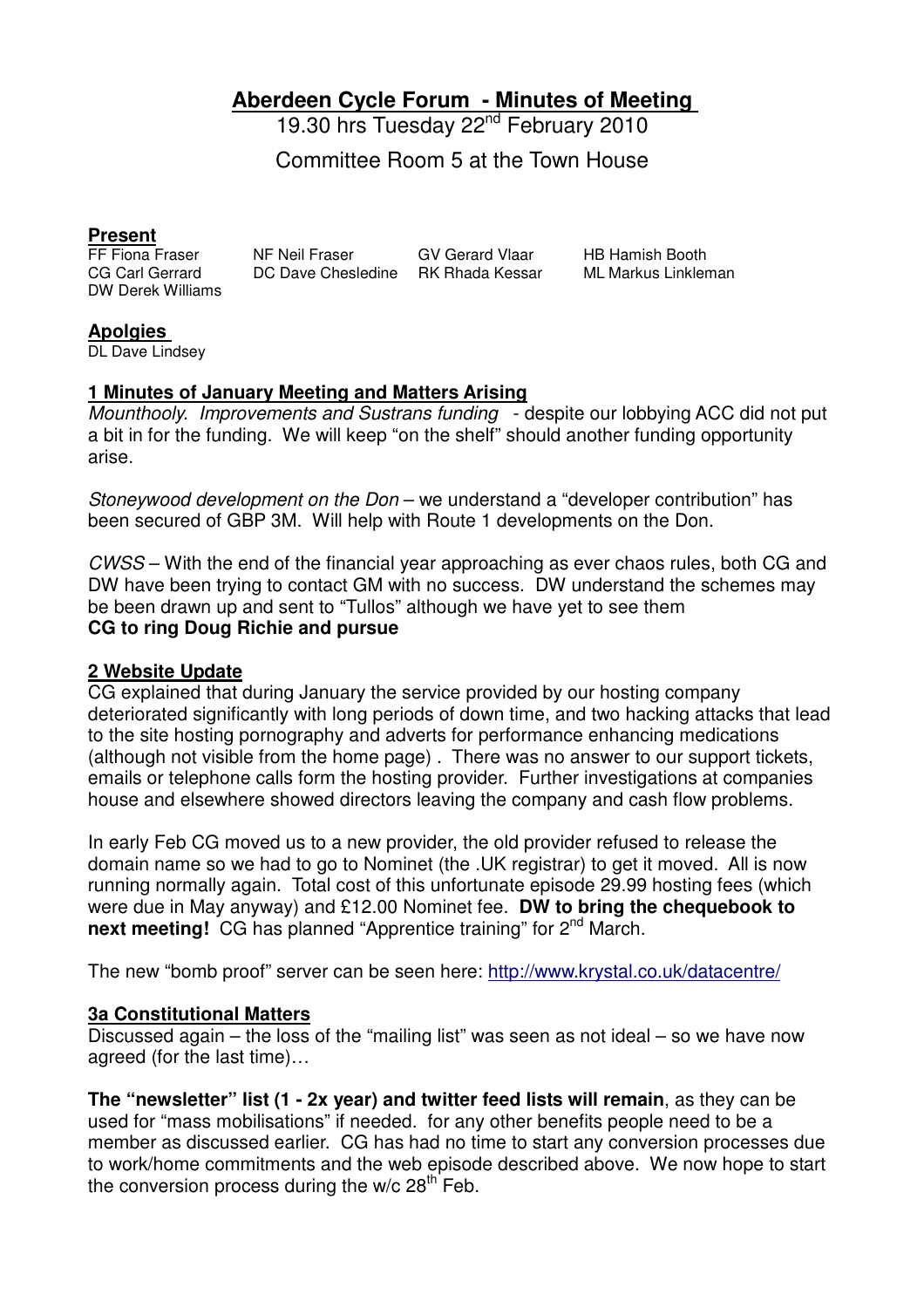AGM Decided as **19th April – Arts centre** Given proximity to the elections we will not get an "political" speaker – choices are Maggie Bochel or Derek Murray DW to pursue. Of the 684 on the mailing list estimates were then individually made by those present of the number "converting":

GV 120 HB 90 CG 50 DW 175 DC 70 FF 200 NF 320 ML 150 RK 250

## **3b Cycle Campaign network**

In DL's absence this could not be fully discussed, however we agreed in principle we should be members. As we don't get a membership income we should pay the minimum payment – perhaps declaring three members e.g. Chair, Secretary, Treasurer? **DL to propose how to do this next meeting.**

# **4 Feedback ACC meetings**

A96 City-Blackburn route (FF) – now progressing, split into 6 sections – the Airport is half way. In 2011/12 ACF applied for £100k to Nestrans to cover sections 1-2. £50k was nominally awarded – so this year section 1 only.

Stewart Bikes (ACC cycle hire scheme). Whilst we see there are better uses of resources, we have to be involved. Consulataion by the consultants TIP ha sjust started.

Community Cycle Challenge – winning entry was Grenbrae primary school in Bridge of Don (the school that did "in town without my car day" last year) we have offered our help.

### **5 Cycle Casulties 2010**

DW has received the latest stats from Grampian Police, fortunately there has been a reduction in the upwards trend:

- − 0 fatalities
- − 6 serious injuries
- − 32 slight

DW had plotted the locations and showed at meeting – roundabouts feature disproportionally and there is a cluster next to Powys Terrace.

DW to write to LH re our observations and check if we can share the data with ACC.

# **6 Cycle fest Grampian Transport Museum – 22May.**

We were asked to participate, given the distance from the city, cost, our limited time and the limited benefit to ACF we will politely decline – although help by publicising on a mailing.

# **7 AOB**

**Meeting with Joanna Murray 1st March** @16:15 – CG, DW, GV and ML will attend,

**Newsletter..** time for another "spring one" – the following promised articles to FF. Content may be sent to editor@aberdeencycleforum.org.uk

The following offered articles.

Cycle parking at the Station - DC A visit to the Netherlands - CG Bike Storage in flats - DCC Stands on Green, Union St (outside Waterstones) ?